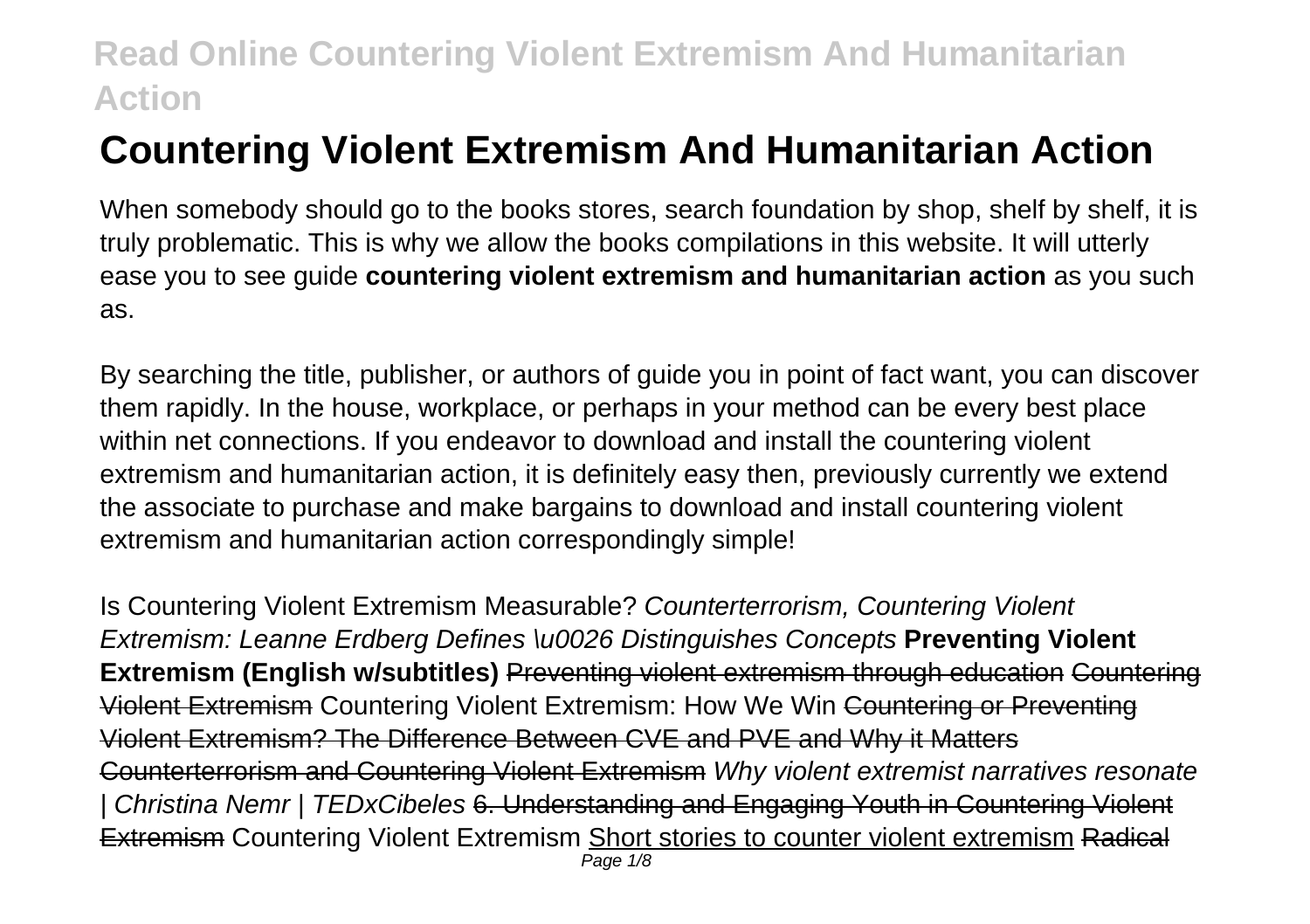Islam: The Most Dangerous Ideology Explainer: What causes extremism Why Do People Become Islamic Extremists? **The Daily Show - Reza Aslan**

An inside look at Islamic extremism | Mubin Shaikh

What causes radicalization? What is Extremism? Preventing Violent Extremism Through Education Preventing violent extremism and radicalization of youth, a message from Ahmad Alhendawi #UnitedCVE: How Do We Counter Violent Extremism? Countering Violent Extremism: Community Policing Strategies **Combating Violent Extremism** Countering Violent Extremism in the United States 3. Engaging Community Leaders and Families in Countering Violent Extremism Countering Violent Extremism in Los Angeles

Virtual Launch Event: Technical Guide on Preventing Violent Extremism through Sports The World Affairs Council presents Countering Violent Extremism with Farah Pandith **Countering Violent Extremism: Prevention and Lessons Learned**

Countering Violent Extremism And Humanitarian

Based on an analysis of the countering violent extremism landscape and the intersection between CVE approaches and principled humanitarian action, this position paper outlines NRC's stance ...

Countering Violent Extremism and Humanitarian Action ...

Efforts to counter terrorism and violent extremism are often under- taken in areas where armed conflict is present, and in which humanitarian actors are also operating. This is the case in countries like Mali, Nigeria and Somalia, where designated terrorist groups are active, and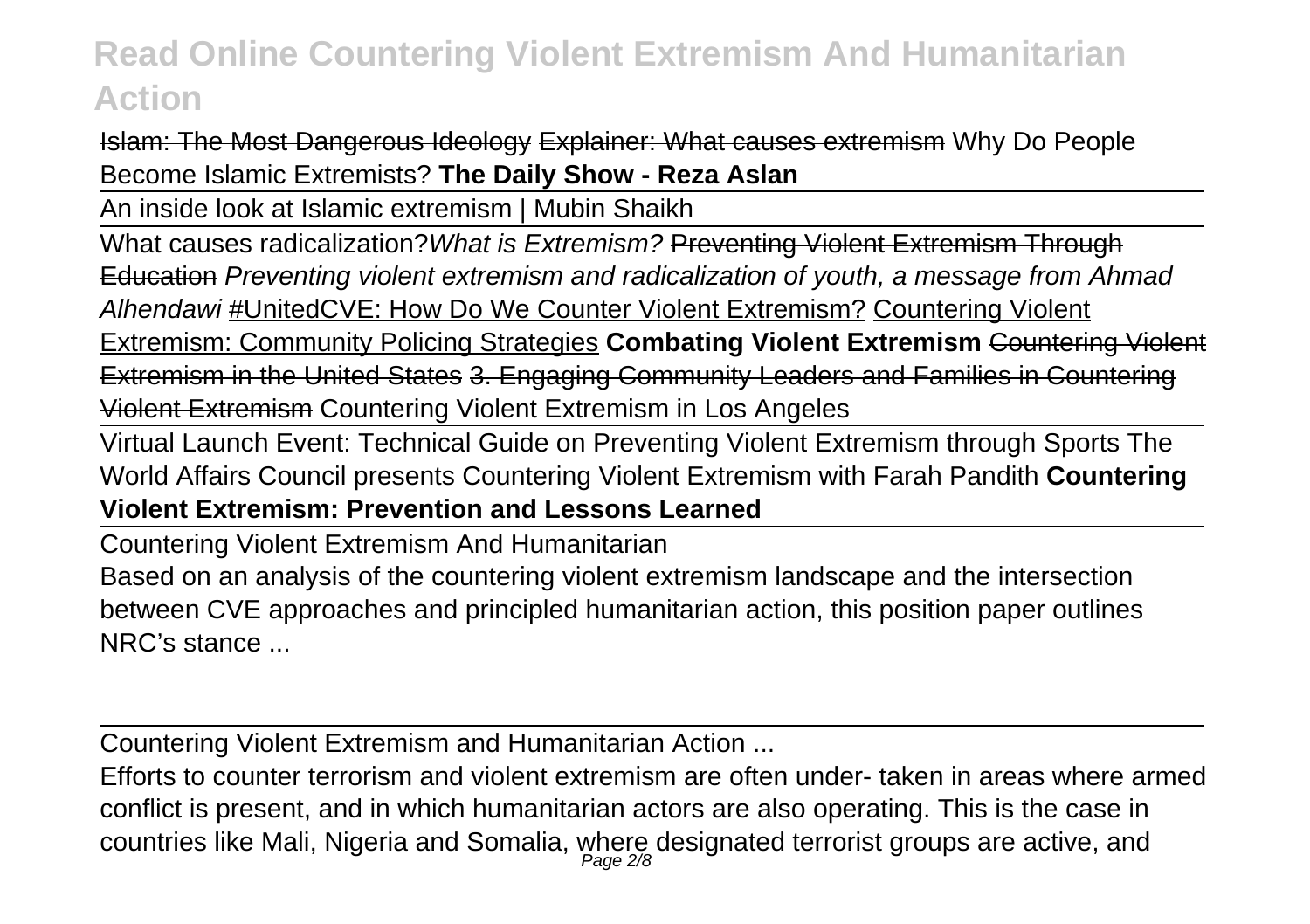where there are protracted humanitarian crises.

Countering Terrorism and Violent Extremism: The Risks for ...

Aug 2017. Based on an analysis of the countering violent extremism landscape and the intersection between CVE approaches and principled humanitarian action, this position paper outlines NRC's stance towards CVE and associated programs and funding opportunities. The Annex paper focuses on the apparent links between CVE and education and NRCs related position.

Countering violent extremism and humanitarian action | NRC There is very little evidence on the indirect effects of humanitarian programmes on deradicalisation, although some suggestion that promoting humanitarian values may contribute to countering...

Evidence on the Indirect Contribution of Humanitarian ...

A strategy that has its roots in counter-terrorism called Countering Violent Extremism, or CVE, is a massive growth area in the aid industry and has become an accepted component of a dizzying range of programmes. But what evidence is there that it works?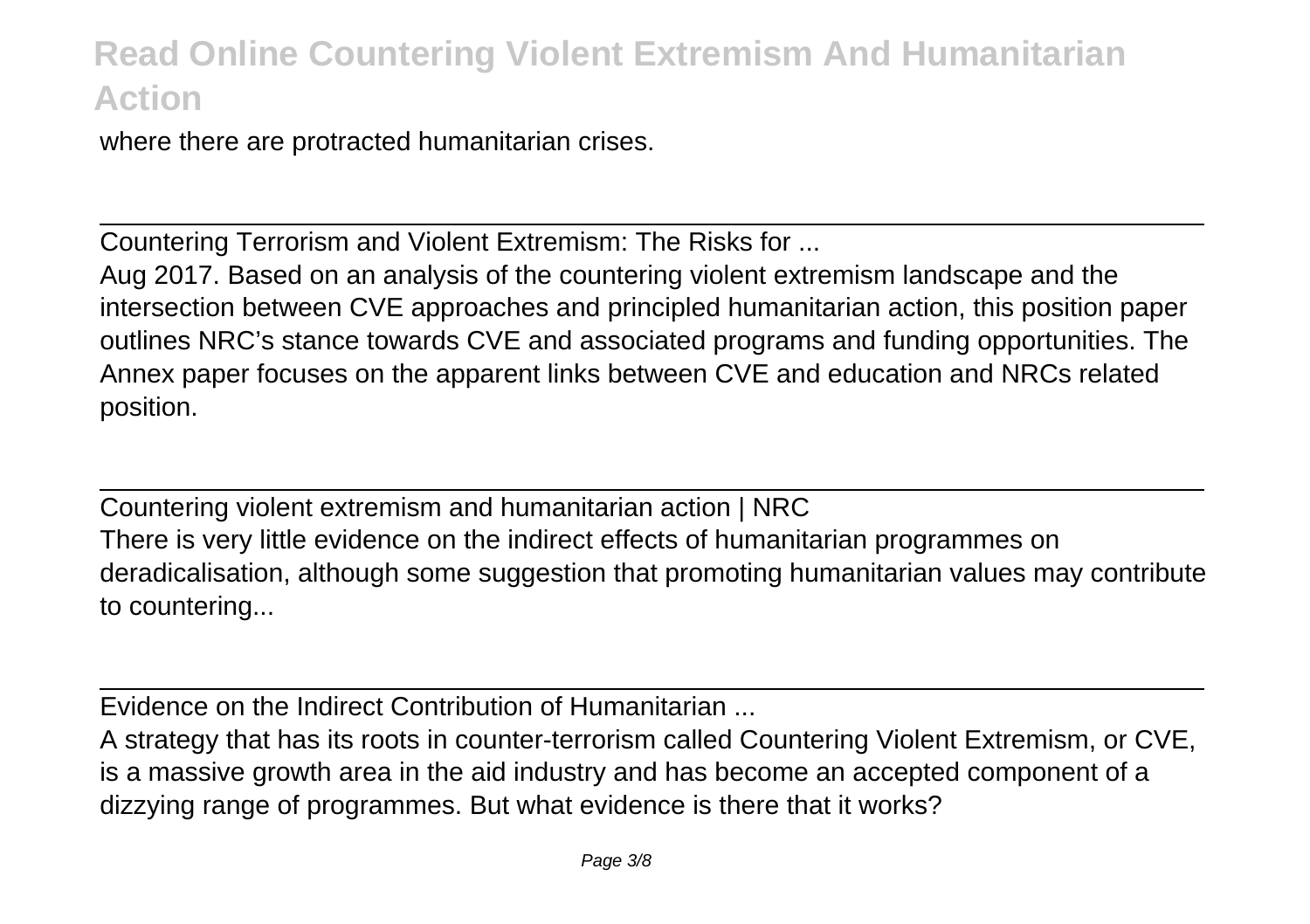The New Humanitarian | Does Countering Violent Extremism work? Factors conducive to violent extremism are complex and multifaceted and this reflects in how these extremist groups continue to influence Somalis – elders and religious leaders, women and youth,...

Preventing and Countering Violent Extremism | United ...

Countering violent extremism T he United Nations Security Council increasingly emphasises the need for a comprehensive approach to countering the spread of terrorism and violent extremism. One...

Countering violent extremism - United Nations Security ...

Scholars of violent extremism have long emphasised that ideology alone is not sufficient in leading people to violent action. A conducive environment of cultural and socio-economic conditions is ...

Can social networking platforms prevent polarisation and ...

Women and violent extremism-CVE in Kenya Kenya is a target country for Al-Shabaab. Between 2011 and 2019 there were 265 Al-Shabaab led attacks in the country; an estimated Page  $4/8$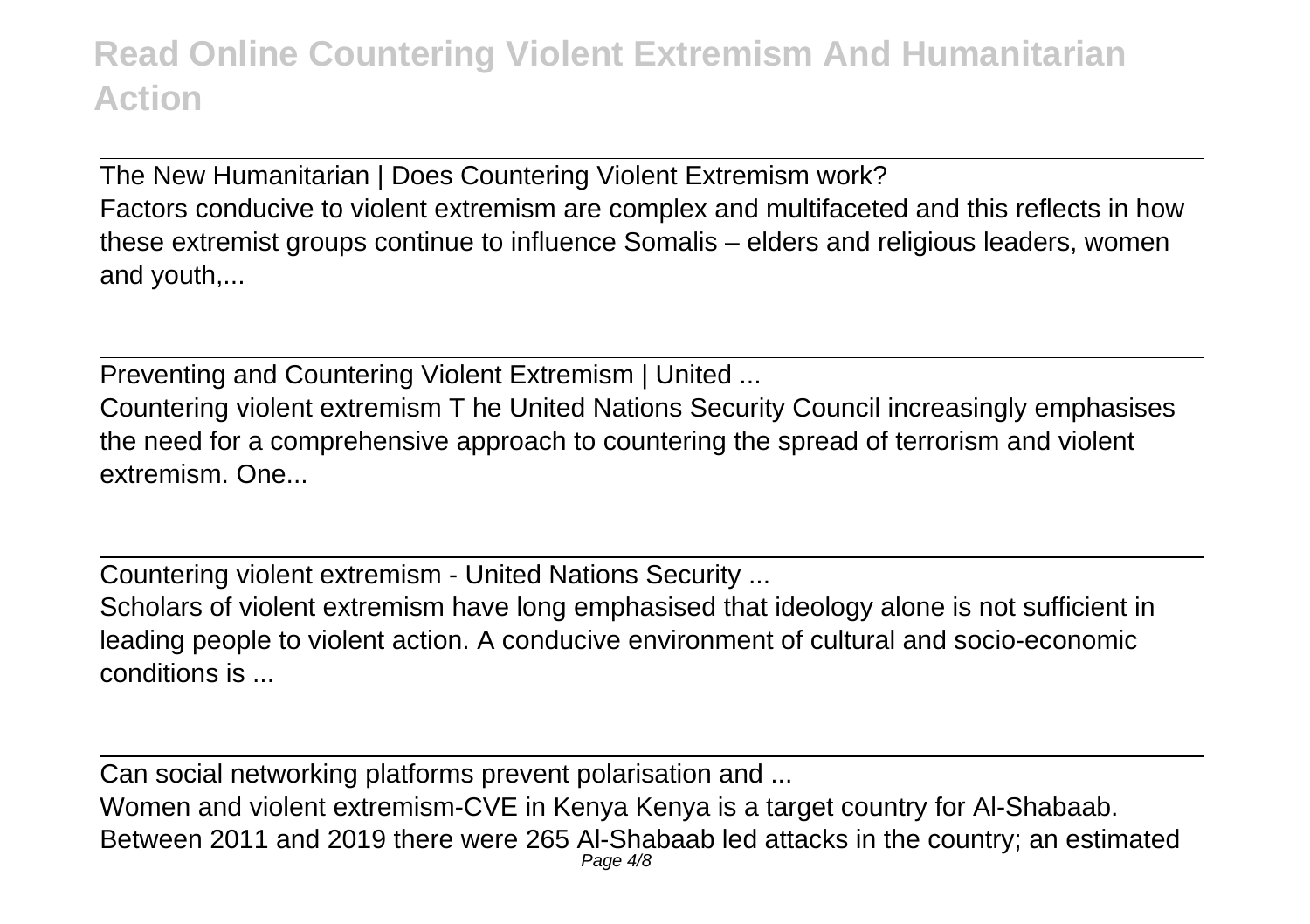10% of the group's ...

Gender and countering violent extremism (CVE) in the ...

Women (as mothers, sisters, etc.) can help counter\ violent extremism within their family circle and neighbourhood/community, especially when\ they speak as victims/survivors of extremism

Helpdesk Report: K4D - Gender and countering violent ...

"Countering violent extremism" is a popular concept doing the rounds in today's humanitarian circles. It is a strategy that states are increasingly using to combat terrorism. Approaches include domestic surveillance, policing, counter-extremist messaging, and education.

The New Humanitarian | Fighting violent extremism ...

Violent extremism linked to failure of migrants to integrate, EU says ... Italy and Luxembourg about the linking of counter-terrorism with migration and the clear focus on "Islamism". ...

Violent extremism linked to failure of migrants to ...

By Pip Henty, Humanitarian Advisory Group. Last week, Foreign Minister Julie Bishop announced Australia's new framework, Development Approaches to Countering Violent Page 5/8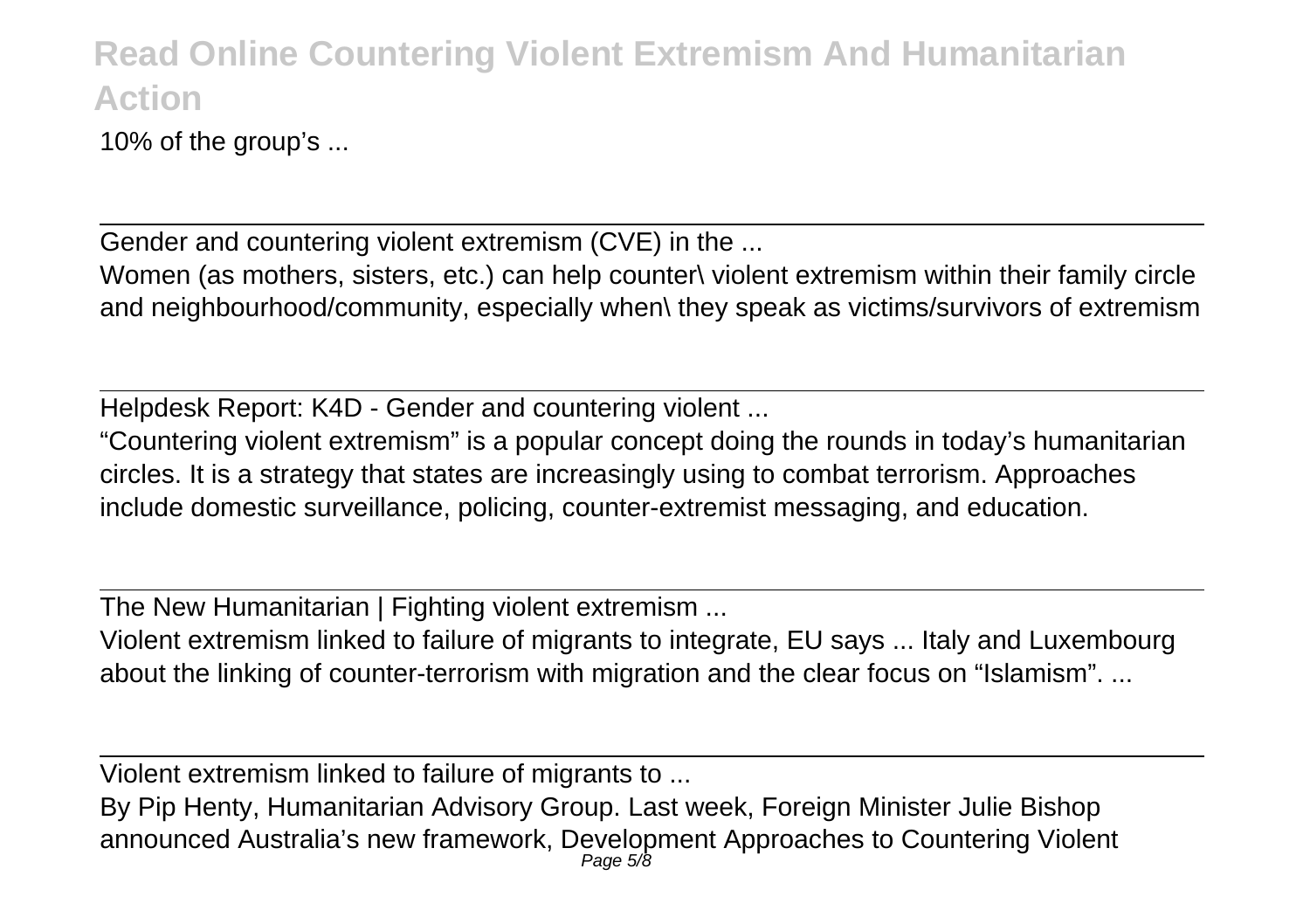Extremism. The framework outlines how development assistance will be delivered to counter violent extremism (CVE) in developing countries as a part of Australia's aid program.

Women, peace and countering violent extremism ...

A new report by the Norwegian Refugee Council (NRC) examines the impact of counterterrorism measures, and the impact of the emerging area of Preventing/Countering Violent Extremism (P/CVE) on principled humanitarian action. The report shows that counterterrorism measures limit organisations' ability to deliver humanitarian aid according to needs alone, and oblige them to avoid certain groups and areas.

Principles under Pressure: the impact of counterterrorism ...

When counties become the theater of politically motivated violence, local mechanisms to address radicalization begin to falter as youth are a critical constituency in preventing and countering...

Political violence eroding gains in fighting extremism Its production was supported by the UK Government. GSDRC appreciates the contributions of Shivit Bakrania, James Golshetti, Rami Khouri, Dina Mansour-Ille, Aoife McCullough, Brian Lucas, Catherine Mueller, Jamie Pett, Lisa Stampnitzky, Craig Valters and Rebecca Wolfe. Page 6/8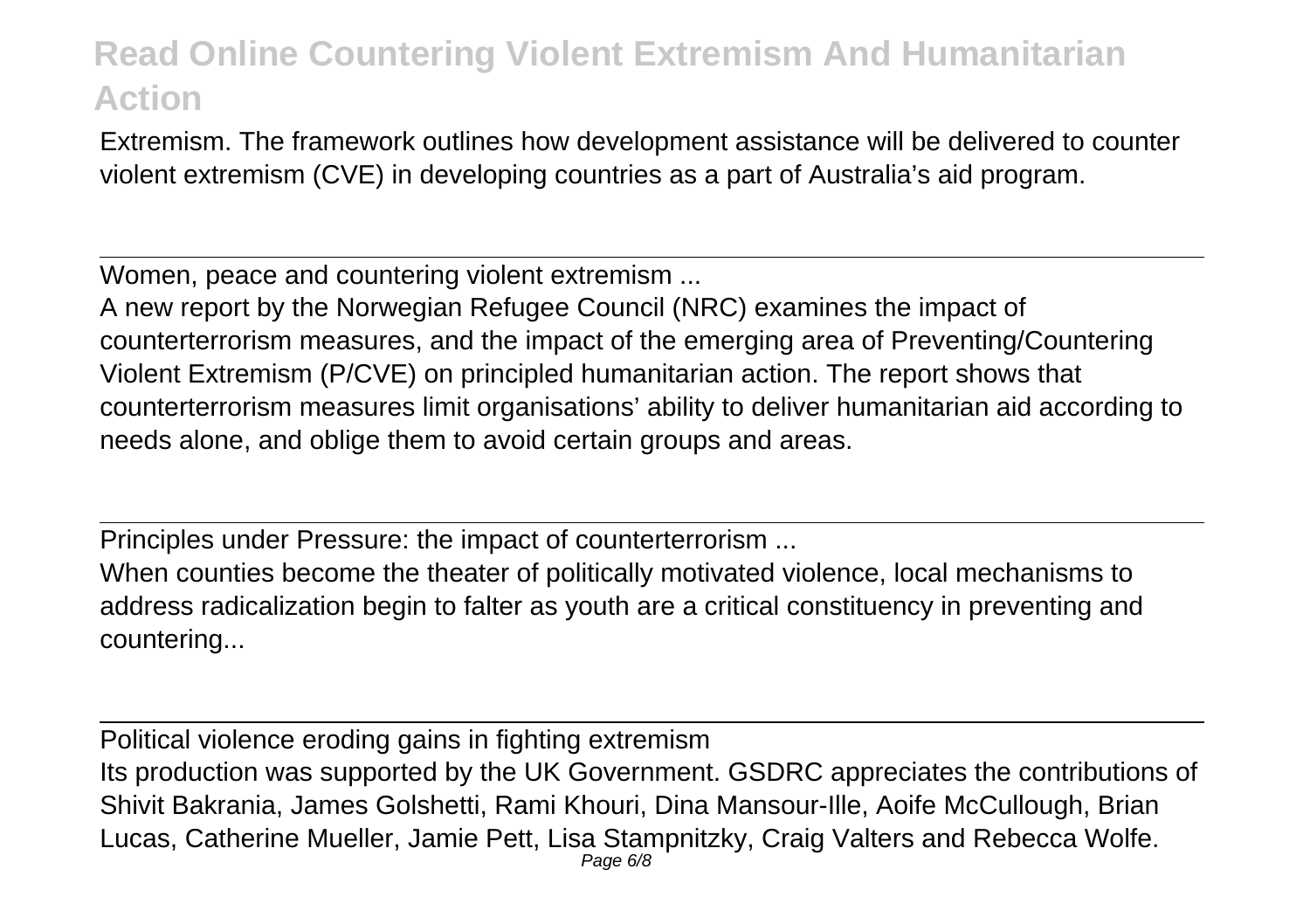Countering violent extremism - GSDRC Current global challenges posed by violent Islamist extremism (VIE) has increased the need for an evidenced-based understanding of how democracies can respond to such threats. This review presents a fragmented research landscape: the potential for mass media to influence communities, societies and individuals is clear yet precisely how this capacity can be employed by democracies […]

Countering violent extremism through media and ...

The Centre for humanitarian Affairs partnered the Centre for Genocide Studies, University of Dhaka in doing a comparative research study on "Manipulation of the extremist narratives/groups for political gain: The case of Bangladesh, India, and Sri Lanka". ... The Role of Education in Countering Violent Extremism, Fink, N.C, ...

Countering Violent Extremism & Promoting Peace Building | CHA by Fionnuala Ní Aoláin. April 28, 2020. Last month, I presented a report to the United Nations Human Rights Council focused on the human rights implications of laws and practices aimed at preventing and countering violent extremism (P/CVE). The report acknowledges, as others including the U.N. secretary-general have done, that there are evident global challenges in Page 7/8